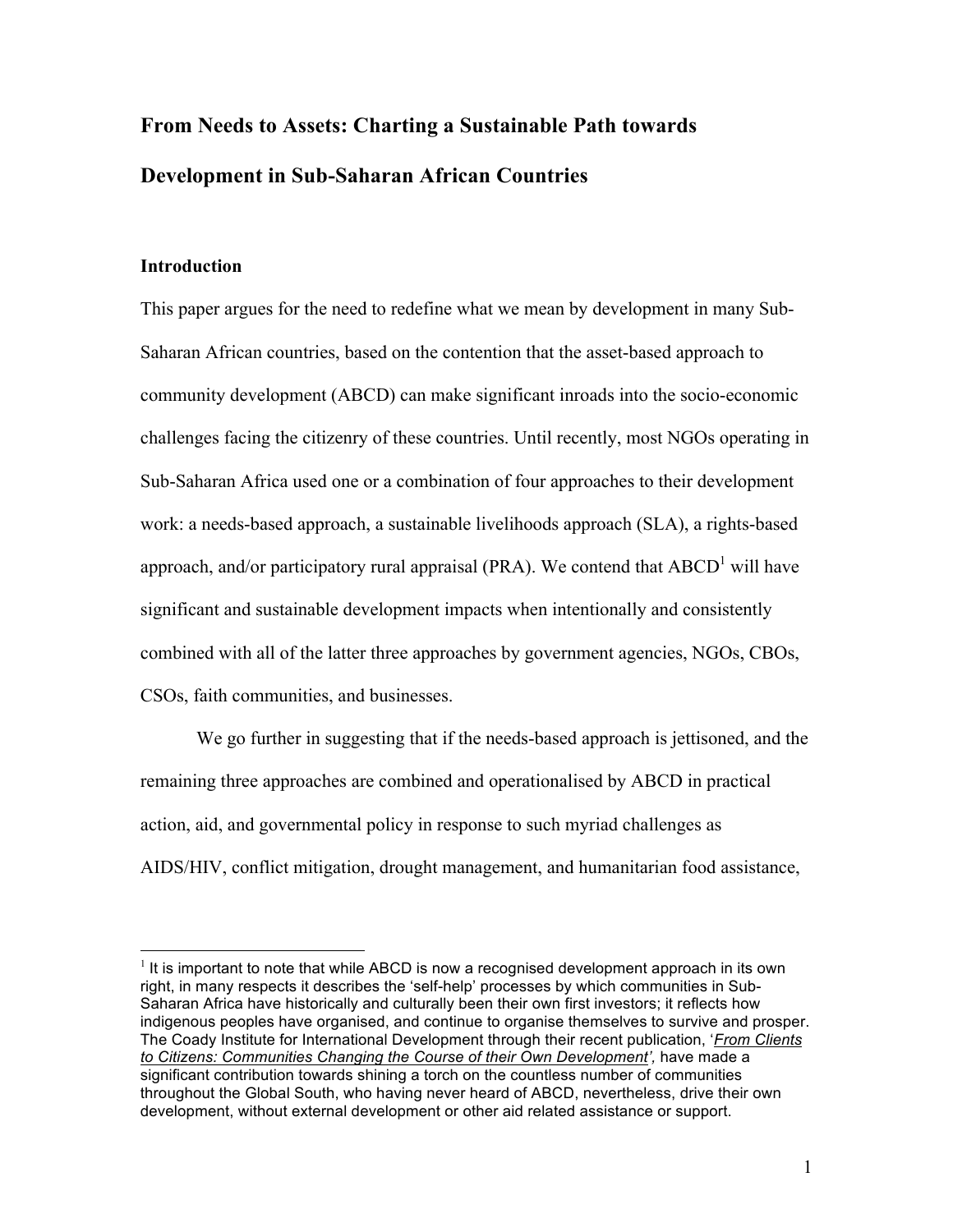this combined approach to development will consistently generate solutions far superior to those that are currently emerging. $2$ 

#### ABCD as an alternative to the Needs-Based Approach

The needs-based approach, which defines poverty as the absence or lack of the basic elements required for human survival, was the preferred NGO approach to development in Africa throughout the 1950s and 1960s (Booy, Senaand, and Arusha, 2000: 4-11). By definition, its focus was almost exclusively on needs, such as primary health care, water supply, and humanitarian food aid. Without a rights-based analysis, however, such a model ignores the structural causes of poverty as well as the potential capacities that people may have to respond to their own crises - albeit with outside help and support as appropriate.

A legacy of the needs-based approach in Africa is that many receiving aid have learned to define themselves and their villages/communities by their needs and their deficiencies to the point where they can no longer identify anything of value around them. They have come to believe that only a state of degradation will enable them to attract resources. Individual citizens all too often define themselves by their powerlessness and absolute dependence on outside help to meet even their most basic human needs. The net result of the needs-based approach is that vulnerable citizens are left even more vulnerable when the next crisis arrives because they have traded self-

 $2$  While making such assertions the authors of this paper are also working to the assumption that communities by their nature are highly diverse, factioned, unequal, and to varying degrees susceptible to external factors, some of which require emergence responses, as well a myriad of internal issues such as the incessant out migration of its young people. It is important therefore to acknowledge that there can be no 'cookie cutter' solutions. Instead what is proposed is a framework of approaches which allow sufficient flexibility to honour indigenous capacity, and build equal partnerships between citizens and NGOs; while simultaneously promoting greater levels of social inclusion.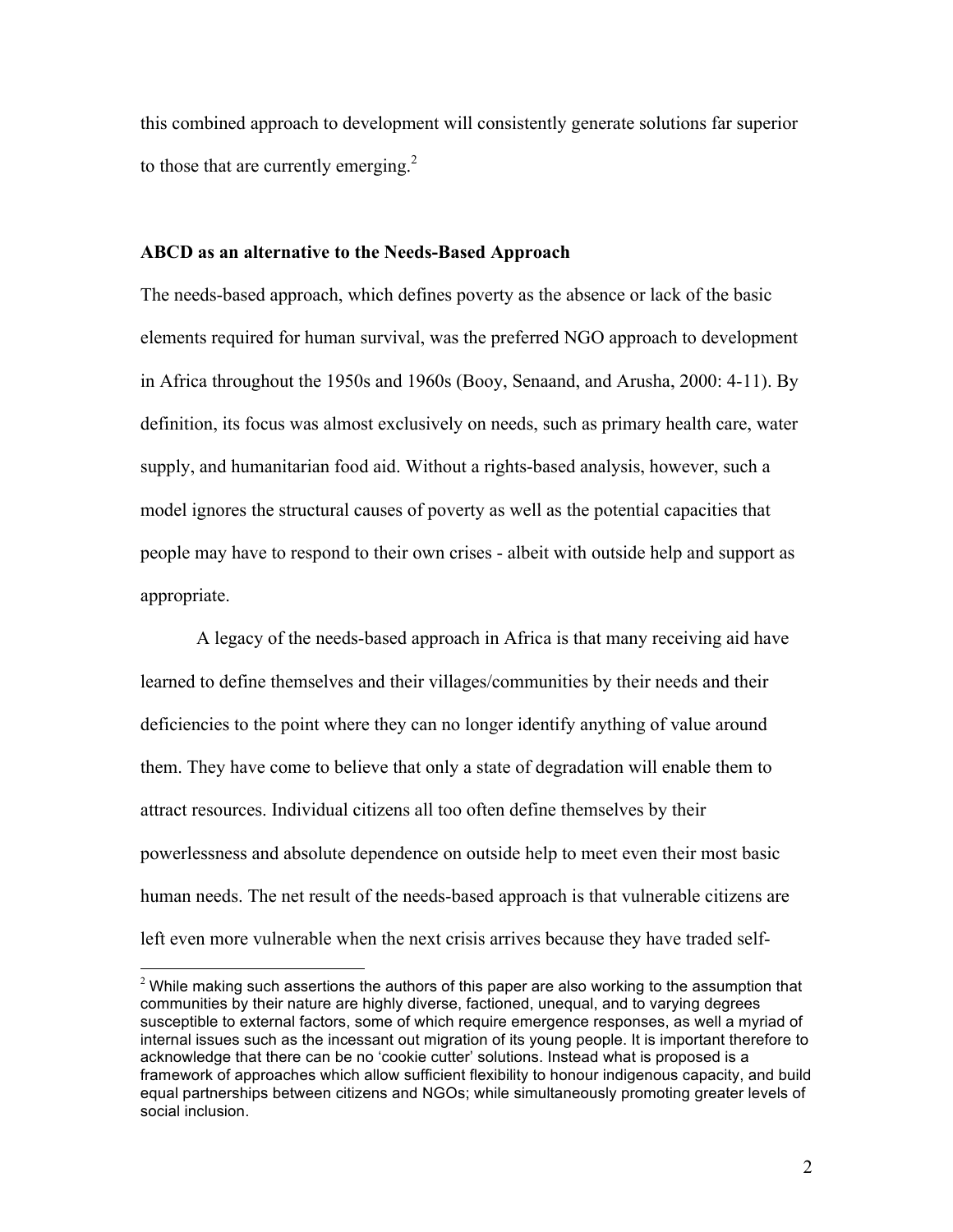reliance and the social capital that grew naturally for millennia within Sub-Saharan African communities, from inter-dependence with one's family and neighbours, for dependence on foreign aid and outside NGO support. Until the 1970s, aid organisations rarely asked citizens of Sub-Saharan African countries themselves what their priorities and concerns were, and almost never considered that they may have something of value to offer in responding to the myriad humanitarian crises they faced (Booy, Sena, and Arusha, 2000: 4-11).

Clearly, then, as voluntary activists are highlighting, the major disadvantage of the needs-based community development approach in Sub-Saharan Africa is that it all too often becomes self-perpetuating, generating ever greater levels of need. When funding is dependent on how many things are 'wrong' in a given community, there is no real incentive to reduce this deficit list for fear of a correlated reduction in funding. Thus, year after year, NGO-conducted needs analysis evidences the 'need' for greater levels of donor investment. Despite the dedicated work of many development workers who employ a needs based approach, there are fundamental problems with the policies that influence their work and its context. Firstly, needs based development work starts and finishes with a negative map of a given area that defines it according to its difficulties, its needs, its limitations and its dysfunctional attributes. At risk of stating the obvious, the map is not the territory; it is simply a superimposed impression of reality that is neither right nor wrong but can prove to be extremely helpful or tragically debilitating, depending on how sensitively and intelligently it is used.

Debilitation starts when local people begin to absorb the maps created by such needs-based analysis, and use these to navigate their villages (Kretzmann and McKnight,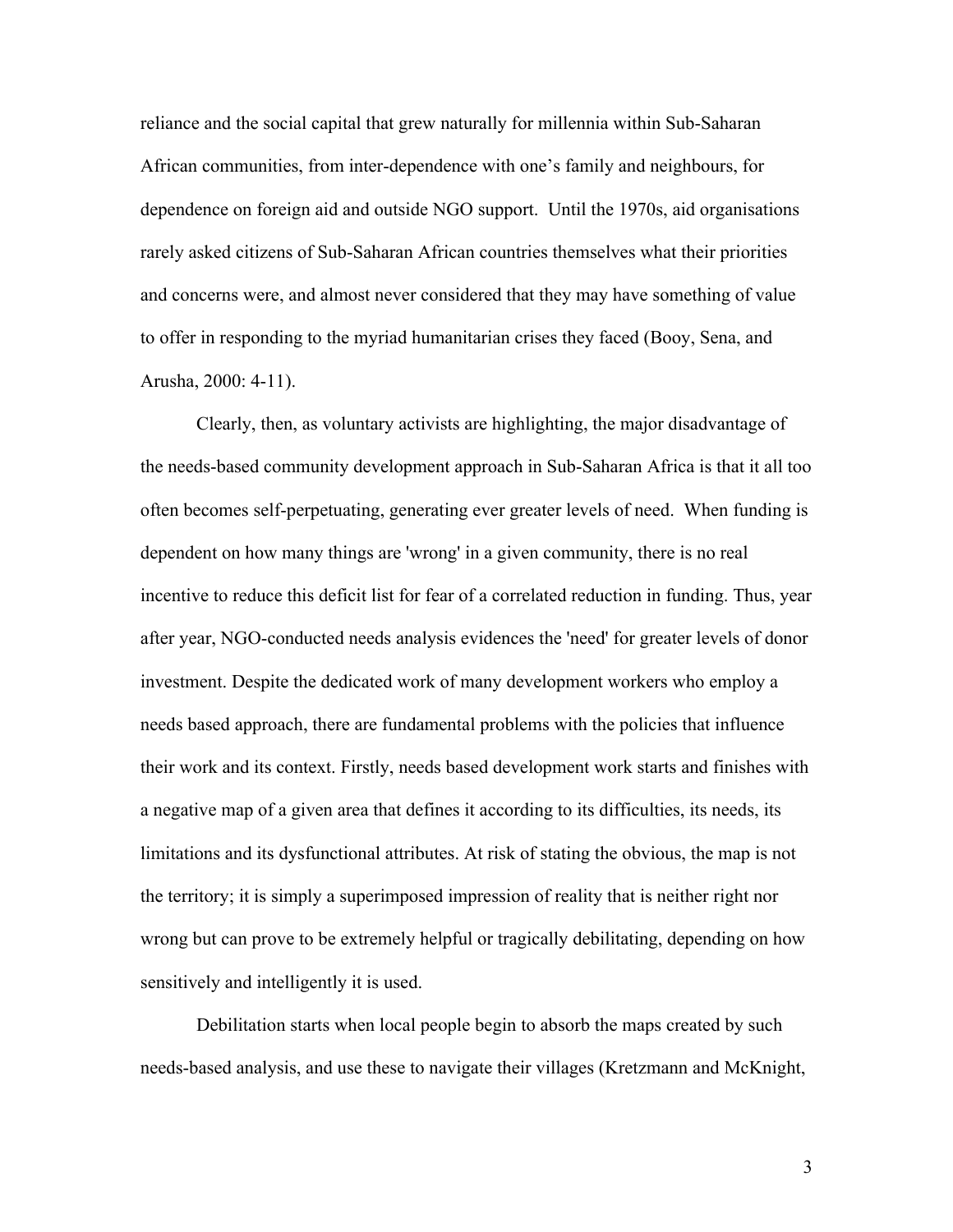1993:7). They no longer see the capacities that are part and parcel of the real landscape; all they see is what they do not have. They don't see a community that possesses numerous assets and untapped growth potential – just a place of real deprivation, health crisis, hunger, injustice, drought and poor sanitation. Yet, every struggling community is like a glass that can be perceived as either half-full or half-empty. Central to the ABCD approach is the observation that, focusing optimistically on the half-full, rather than pessimistically on the half-empty, glass, profoundly enhances citizen driven development.

Secondly when this mental map infects the collective mind-set of local people who then start to believe that their community is no more than a barren landscape, bereft of productive capacity or value, which can only develop by bringing in outside help- this paves the way for experts who will come to fix their brokenness, fill their emptiness, and cure them of their maladies (Kretzmann and McKnight, 1993; Mathie and Cunningham, 2002; Green, Moore and O'Brien, 2006).

Such external dependency does not build strong communities, nor, by extension, civil society. Thus, the needs-based model transgresses a central tenet of community development: communities are built from the inside out and not from the outside in (Kretzmann and McKnight, 1993:7). When a community believes its needs are so significant that only outside professionals can address them, it becomes both more needy and further removed from its capacity to address its own needs. The reader of the map becomes completely dependent on the map and the mapmaker thereby becoming incapable of independently perceiving and understanding the territory.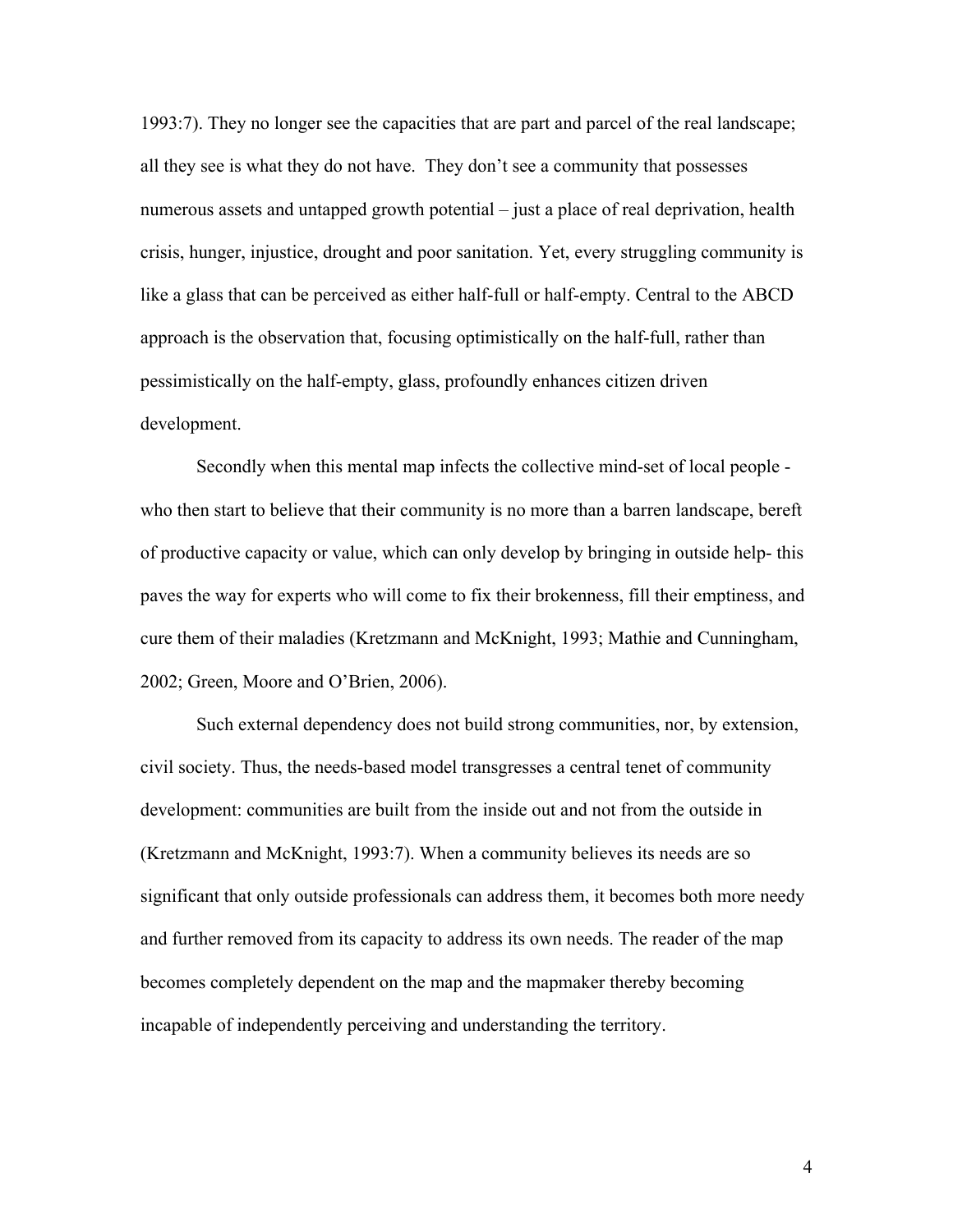Thirdly, over-reliance on outside services to build community will always result in some level of disappointment since communities, by definition, are places where people who live in them build their own sense of common identity, through acts of caring, cooperation, connection, association and shared problem-solving. Disappointment is something we can all live with. What we cannot live with is the over-reliance that underlies this disappointment - the process by which far too many citizens of far too many African countries are subliminally defined by external agents as no more than consumers of foreign aid instead of producers of social capital and other forms of capital, and, thus, active citizens on their own terms and prime drivers of their own development.

#### Asset-Based Community Development

#### What is ABCD?

In contrast to the needs-based approach that addresses perceived "deficiencies" through the use of outside experts and resources, asset-based development genuinely empowers citizens and strengthens government and agency effectiveness by drawing on local residents' resources, abilities, and insights to solve their own problems. Pioneered by John McKnight and John Kretzmann of the ABCD Institute at Northwestern University in Chicago, ABCD approaches now span the world. With ABCD, outside assistance is still needed, but in a support role to citizen-led community development.

At the heart of the ABCD approach is deep appreciation for the organic steps that citizens take when instinctively building social capital. Social capital is best explained allegorically, as an invisible bank account into which the assets of social relationships and networks are invested. Assets such as time, energy, skill and vision are held there,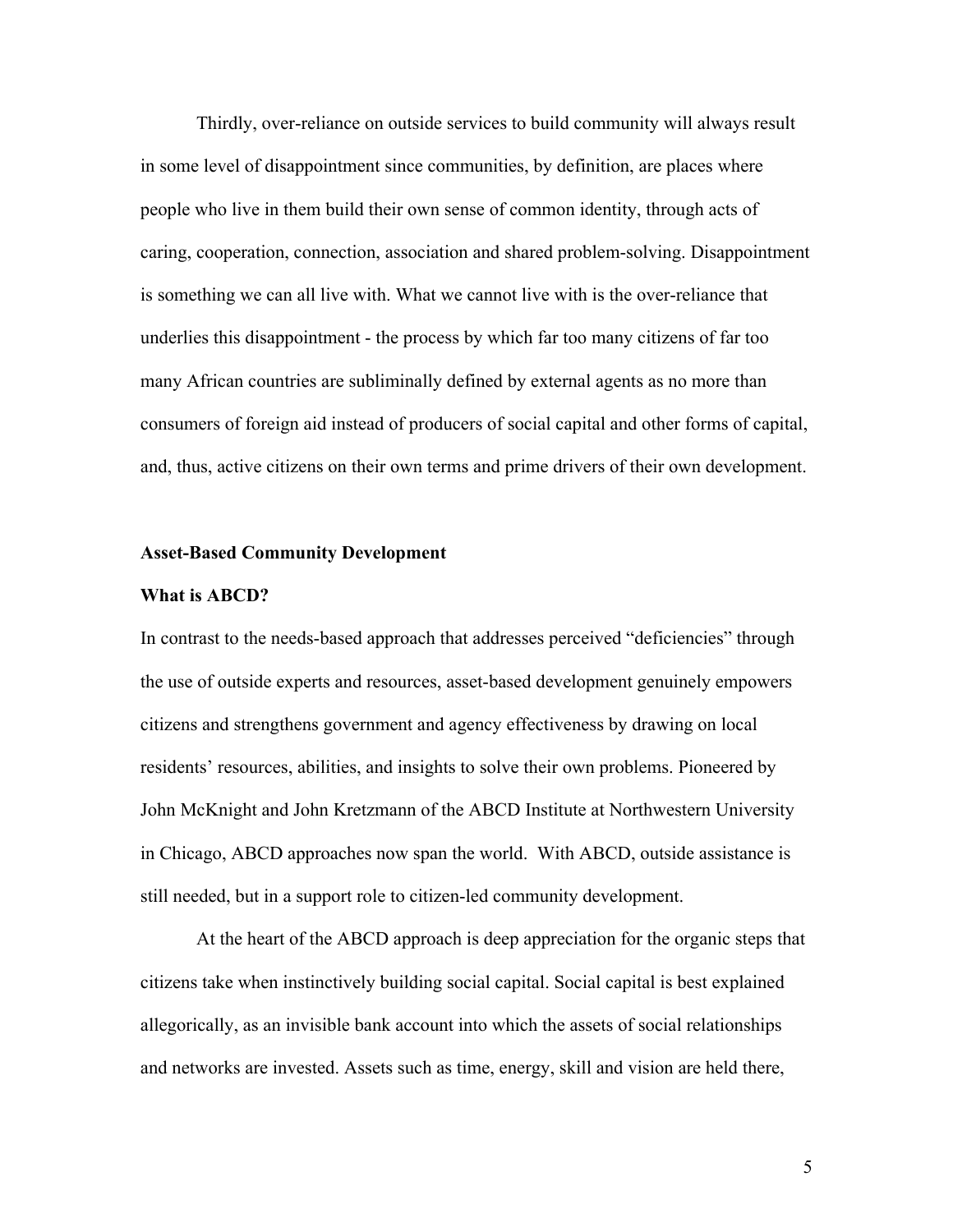and as they grow, so too do the strengths, and social fabric of the community – in a sort of intangible compound interest. Like any capital, when wisely managed social capital enhances the well-being of the citizens who 'banked it'.

At a policy level, through asset-based citizen-driven development the primacy of social capital and associational living experiences (social networks) are being pushed ever more to the foreground. In so-called developed countries, policy makers and development workers alike are slowly and sometimes painfully realising that the material wealth of the 21st century has not rid cities, towns or rural villages of problems and that, even in the most prosperous areas, people increasingly feel isolated and disconnected. In Europe, leaders are citing Putnam's work (Bowling Alone, Better Together) as a road map for addressing declining community spirit. Putnam himself promotes the asset-based approach as a means to build civil society.

Putnam argues that those who dwell in communities with strong social capital have a greater sense of responsibility towards their neighbours (including those that typically are excluded) and their neighbourhoods; are more content with their lives; and are more likely to find sustainable solutions to local problems from within the community rather than continually and exclusively seeking outside help (Gesthuizen, van der Meer, and Scheepers, 2009: pp. 121-142). However, Putnam and McKnight differ in their analysis of what has caused diminished social capital. While Putnam claims that television and other features of consumerist self-centric society have drawn us away from 'bowling together', McKnight argues that civil society is weakened when we re-organise our social service institutions by replacing neighbourly connections with 'agencies' and 'services' (McKnight,1995: 161-174).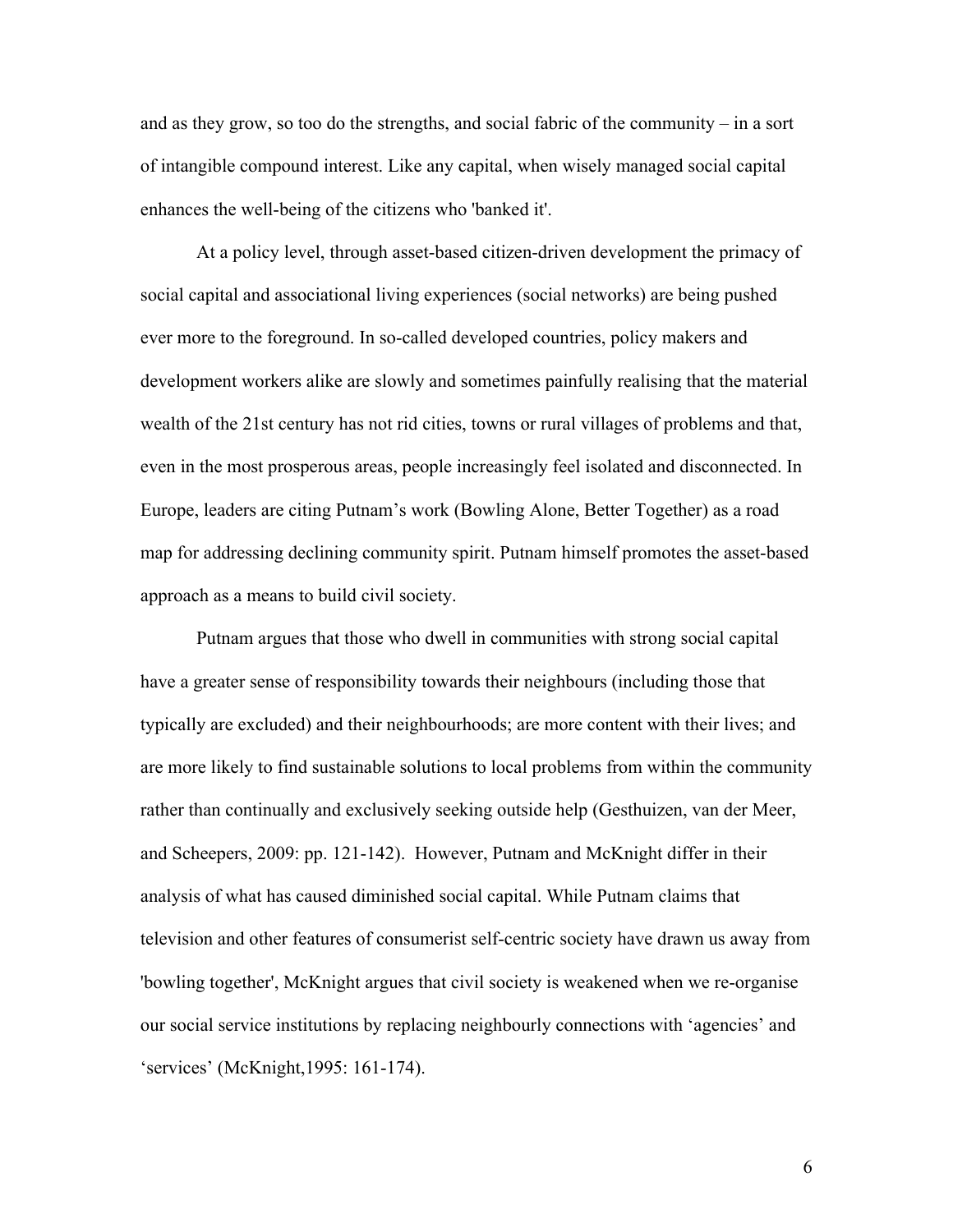### Complementary approaches and added value

The World Bank Participation Sourcebook (1996) defines participatory rural appraisal (PRA) as a label given to a growing family of participatory approaches and methods that emphasise local knowledge and enable local people to make their own appraisal, analysis, and plans. PRA uses group animation and exercises to facilitate information-sharing, analysis, and action among stakeholders. Although originally developed for use in rural areas, PRA has been employed successfully in a variety of settings. The purpose of PRA is to enable development practitioners, government officials, and local people to work together to plan context-appropriate programmes. Rapid rural appraisal was developed in the 1970s and 1980s in response to the perceived problem that outsiders were miscommunicating with local people in the context of development work.

Few would argue with the main tenet of PRA, namely, that projects can only achieve their objectives if local people actively participate and have ownership over them. In other words, the greater the number of citizen fingerprints that can be found on a project, the greater the likelihood that the project will be meaningful and sustainable. NGOs who use the PRA approach to development - consistently and with the rigour it requires - report significant results. Nevertheless, examples also abound in Africa of NGOs reverting to their default position (needs-based approach).

Asset-based community development approaches can deepen the PRA analysis and community building outcomes. ABCD recognises that, when carrying out PRA in an area where the needs-based approach was the dominant paradigm, two hidden dangers need to be taken into account. The first danger is what McKnight refers to as 'the institutional assumption' (McKnight, 1995 ), that is, the subliminal belief that outside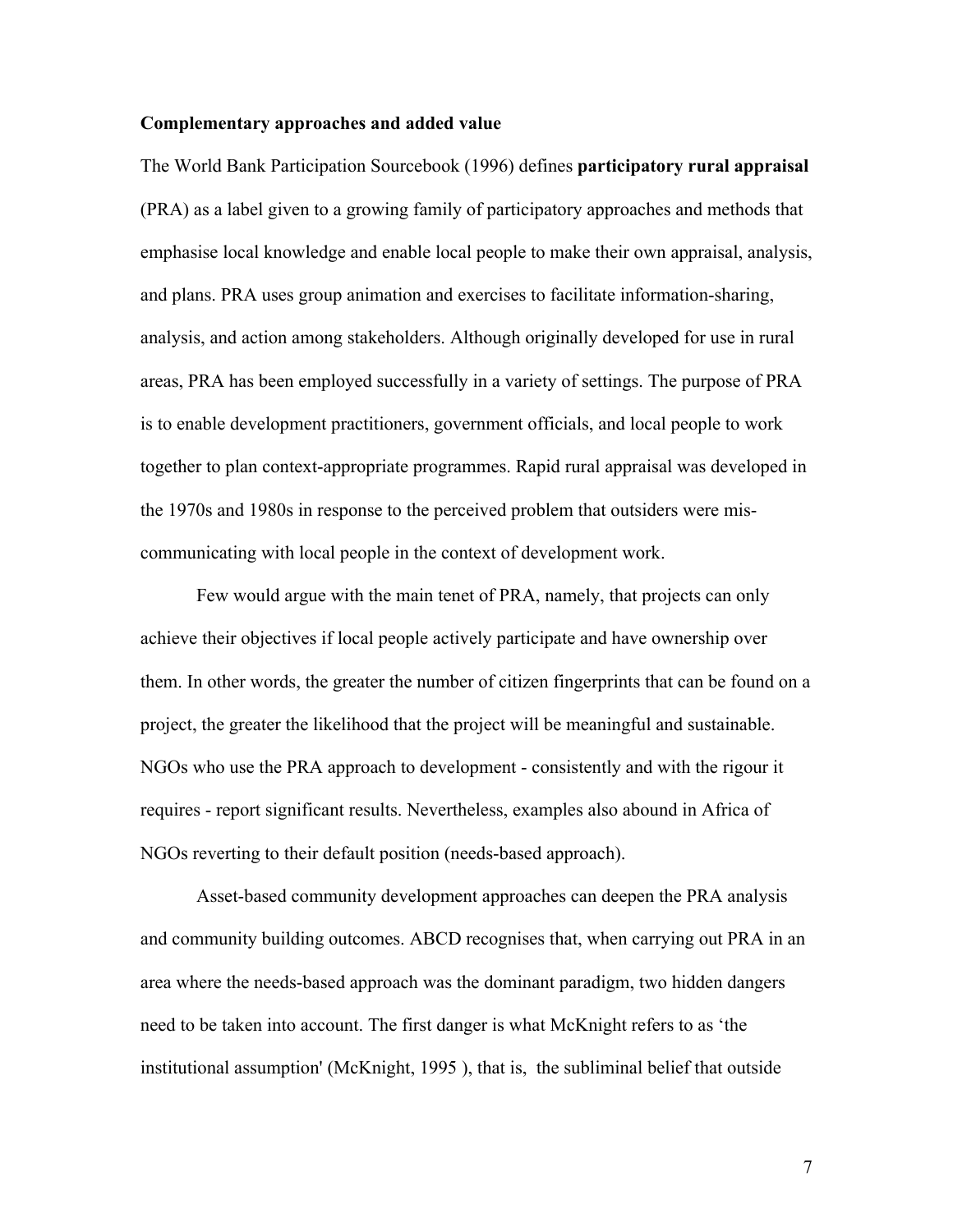institutions exclusively hold the expertise, resources, and power to resolve issues of poverty, whether they be shortages of water or food or the ravages of HIV/AIDS.

Once people have become dependent on outside agencies for support, they find it difficult - even through PRA's excellent and methodologically sound process - not to appraise their needs in a manner which invariably concludes that what the village or urban neighbourhood requires are programs funded by an NGO or other outside institution. Of course, the fact that it is through a participatory process that they conclude that they need such programmes bodes well for the future success of such projects. The strength of PRA lies in its ability to moderate NGO influence on indigenous people, ensuring that projects and programmes are relevant to, and endorsed by those people for whom such projects were developed in the first place.

One of the great challenges of the PRA approach is to consider the following: in the final analysis, how many PRA-based projects or programmes are started by or result in citizen-led initiatives. It is beyond question that PRA decisively moves the NGOs that use it consistently and rigorously past the outmoded needs-based approach that treats local citizens as passive recipients. PRA treats local citizens as co-designers of projects and programmes, and few would reasonably argue against the value of so doing. That said, if meaningful and sustainable development is to be achieved in Sub-Saharan Africa, citizens in each of these African countries need to be in the driver's seat of development, not just in terms of services, projects and programmes, but also as the producers of their own political and economic well-being (The World Bank Community-Driven Development in Local Government Capacity Building Projects, 2004).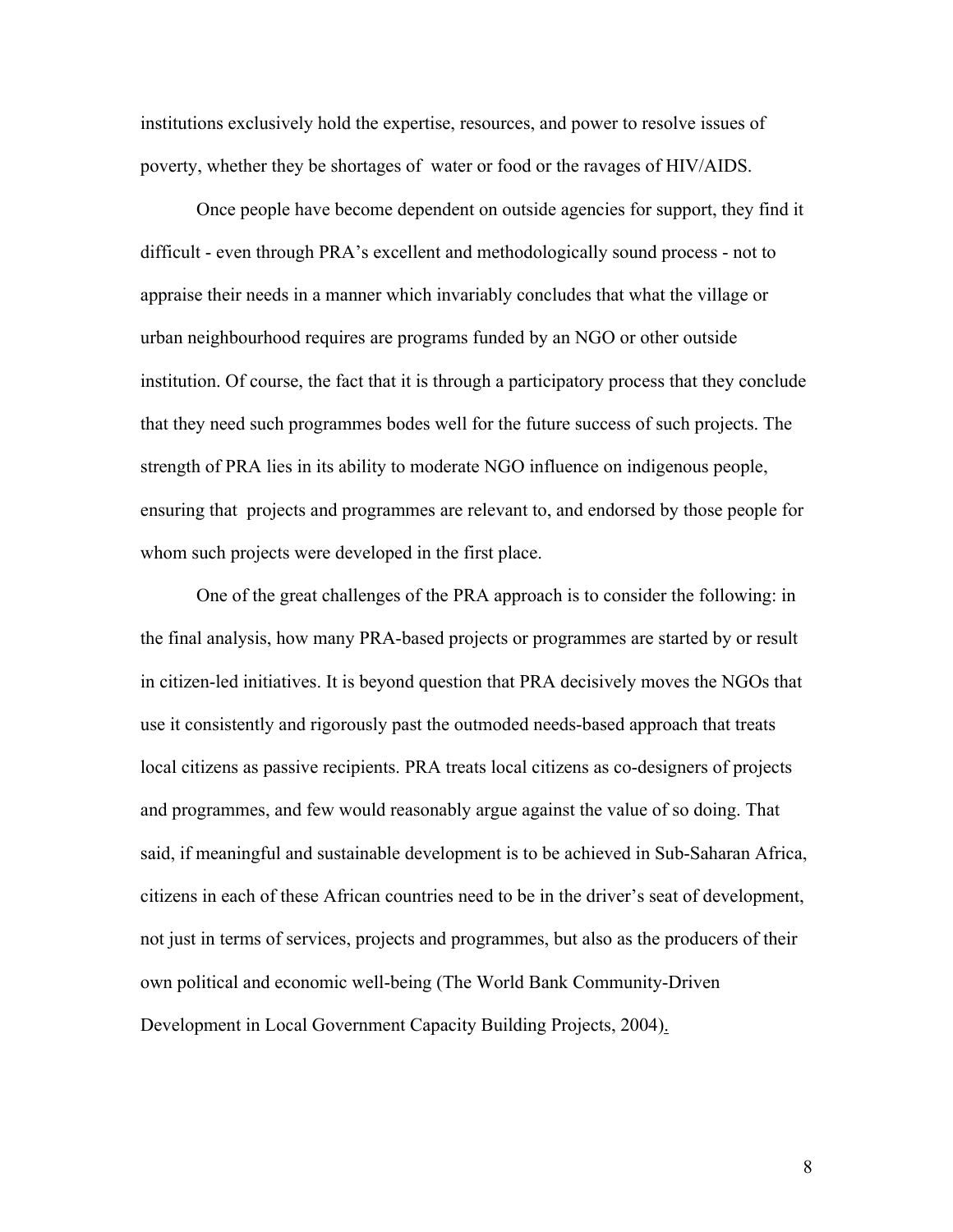The second hidden danger in working to a needs-based backdrop is that people implementing the PRA approach tend to compulsively focus on the half-empty glass - the needs and deficiencies- and fail to see the inherent assets that exist within their community. Therefore, when asked what they need, they nearly always conclude that whatever it is it must come from the outside.

#### Sustainable Livelihoods Approach

The definition of the sustainable livelihoods approach used by the Department of Foreign and International Development (DFID) incorporates these sentiments:

 'A livelihood comprises the capabilities, assets (including both material and social resources) and activities required for a means of living. A livelihood is sustainable when it can cope with and recover from stresses and shocks and maintain or enhance its capabilities and assets both now and in the future, while not undermining the natural resource base' (Chambers and Conway, 1992).

The United Nations Development Program (UNDP) differentiates between a job and a livelihood, which are often used interchangeably:

Jobs

"A job connotes one particular activity or trade that is performed in exchange for payment. It is also a formal agreement, as manifested by a contract, between an employer and employee...... . A job can, however, comprise part of an overall livelihood, but does so only to complement other aspects of a livelihood portfolio.

**Livelihoods** 

"A livelihood, on the other hand, is engagement in a number of activities which,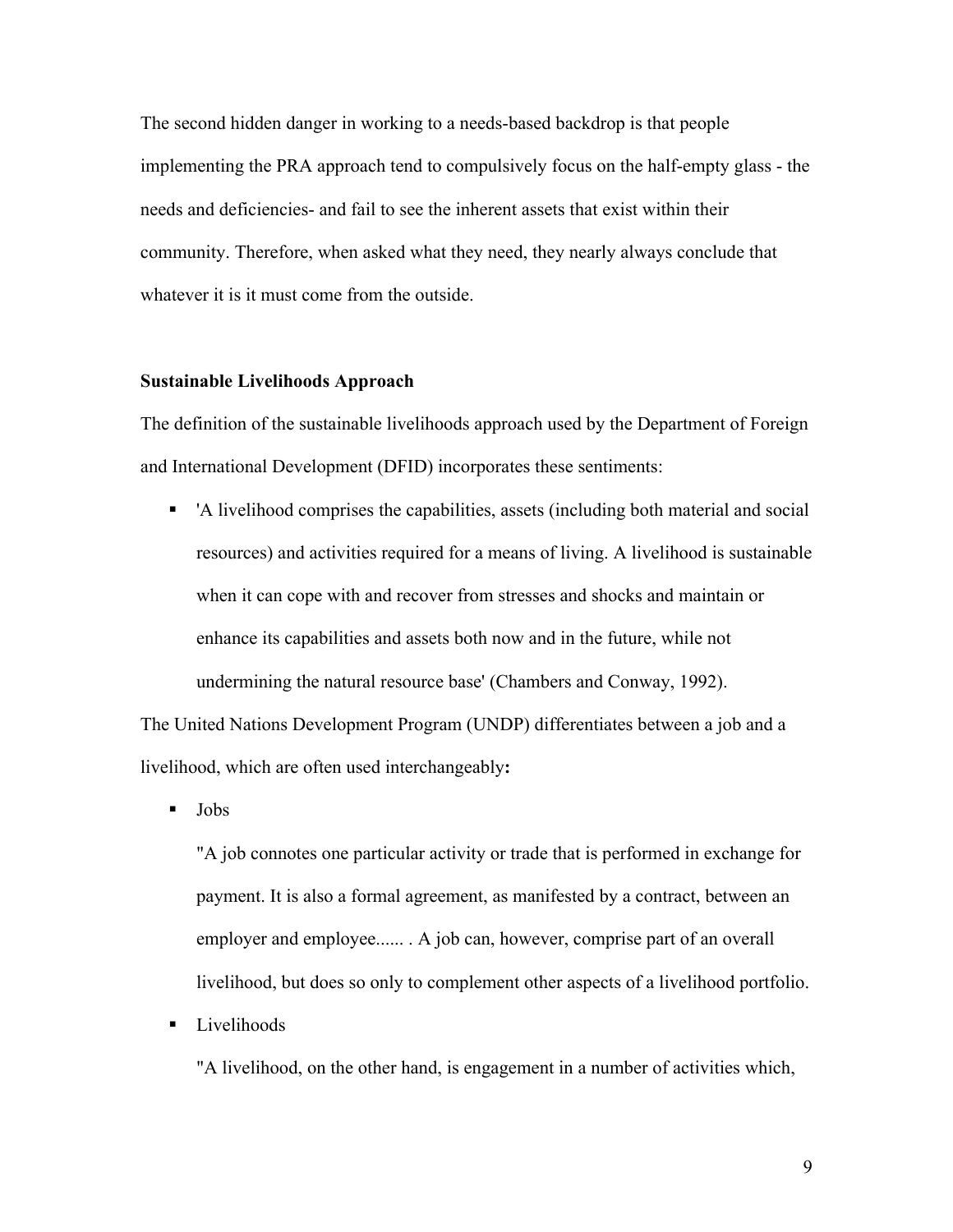at times, neither require a formal agreement nor are limited to a particular trade. Livelihoods may or may not involve money. Jobs invariably do. Livelihoods are self-directing. ....

- Livelihoods are based on income derived from "jobs", but also on incomes derived from assets and entitlements. "
- "means of living or of supporting life and meeting individual and community needs"

The sustainable livelihoods approach creates a clear road map to economic development both in response to a specific shock or crisis and to the ongoing challenges of long-term poverty. Like PRA, its core strength is its focus on ensuring relevance in real time – unsurprisingly, as it integrates PRA methodologies. Indeed, the concept of sustainable livelihoods was formally introduced by Robert Chambers and Gordon Conway in 1991 .Yet, developmentally -at least in more recent definitions- SLA conceptually goes beyond PRA because it proactively departs from needs analysis as a starting point, intentionally inviting participants to begin by mapping their assets and identifying their allies.

Another strength of SLA is its focus on area-based development; hence broadening the potential outcomes beyond projects and programmes in order to consider development in a much richer frame that includes considerations regarding policy, environment and technology. Current thinking in SLA (for instance World Bank, Community Driven Development) is moving beyond seeing local citizens as co-designers of responses to external shock and/or other challenges to recognising them as co-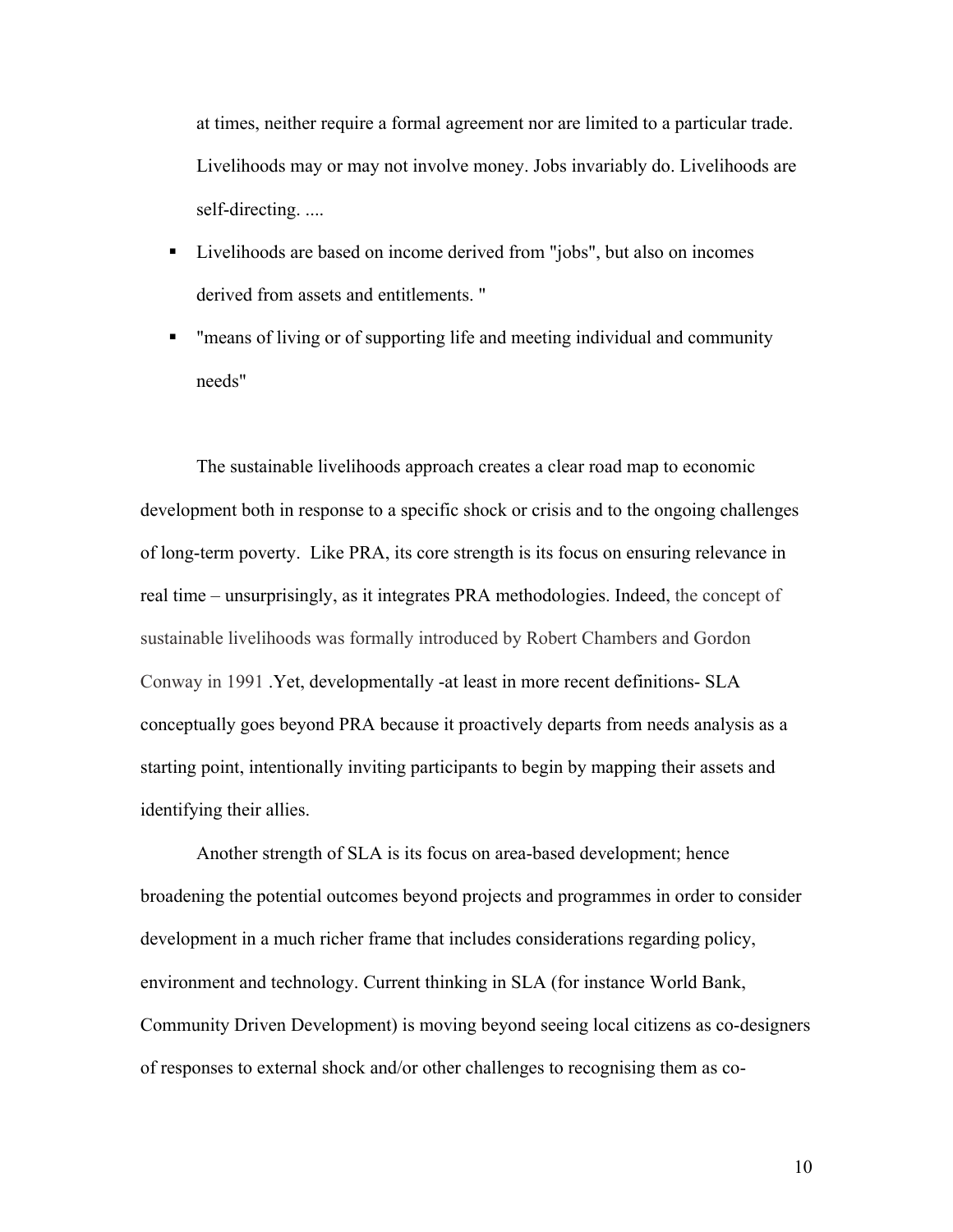producers (alongside relevant institutions) of sustainable economic and community development. The role of outside catalysts such as NGOs is to help local people identify and connect their assets as well as leveraging external assets with a view to developing economic responses, without creating dependency (Ellerman, 2005).

This approach and its associated methodologies are extremely powerful. When joined with an ABCD approach, SLA is well poised to extend beyond economic development (livelihoods) to the intentional building of bonding and bridging social capital, thereby creating strong social networks that include women and other marginalised groups.

 The ABCD framework also offers SLA a means of practical, grass roots application where citizens own the process, often absent in  $SLA$ <sup>3</sup>

In growing towards full independence and sustainability while addressing lack of income, communities can themselves use many of these approaches in building up social capital in ways that connect all members of a given community, especially those on the margins. Combining PRA, SLA and ABCD offers a powerful arsenal in addressing this monumental challenge, albeit one community at a time.

 $3$  It is important to point out the SL approach is not intended to be blueprint for rural development rather an analytical framework which guides the thinking behind development planning and intervention.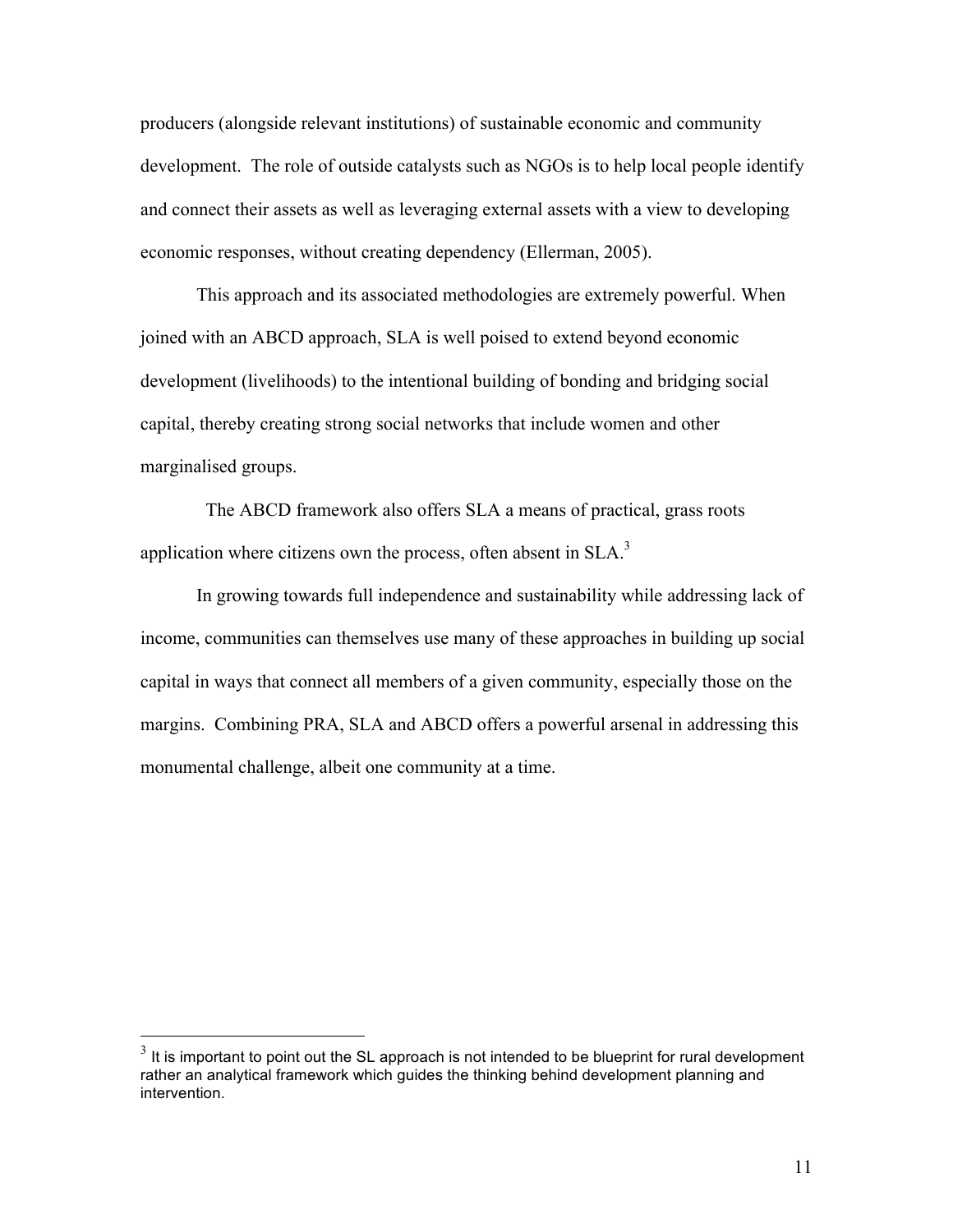#### Rights-Based Approach

The UNHCR defines a rights-based approach to development as a conceptual framework for the process of human development based on international human rights standards and oriented in practice towards promoting and protecting human rights. The underpinning principles include equality and equity, accountability, empowerment and participation. A rights-based approach to development contains the following elements:

- **EXPRESS** linkage to rights
- **accountability**
- **EXECUTE:** empowerment
- **n** participation
- non-discrimination and attention to vulnerable groups

Such a holistic approach also actively provides for the development of an enabling environment to ensure delivery on entitlements, and adequate redress for infringements. This enabling environment, finds expression in law, social protection policies, systems of public administration, oversight bodies, and strong civil society working to promote a culture of transparency and accountability.

A rights-based approach also gives preference to strategies for empowerment over charitable responses. It focuses on the beneficiaries as the owners of rights and the directors of development, and emphasises the human person as the centre of the development process. The goal is empowerment: to provide people with the capabilities and access needed to change their own lives, improve their own communities and influence their own destinies.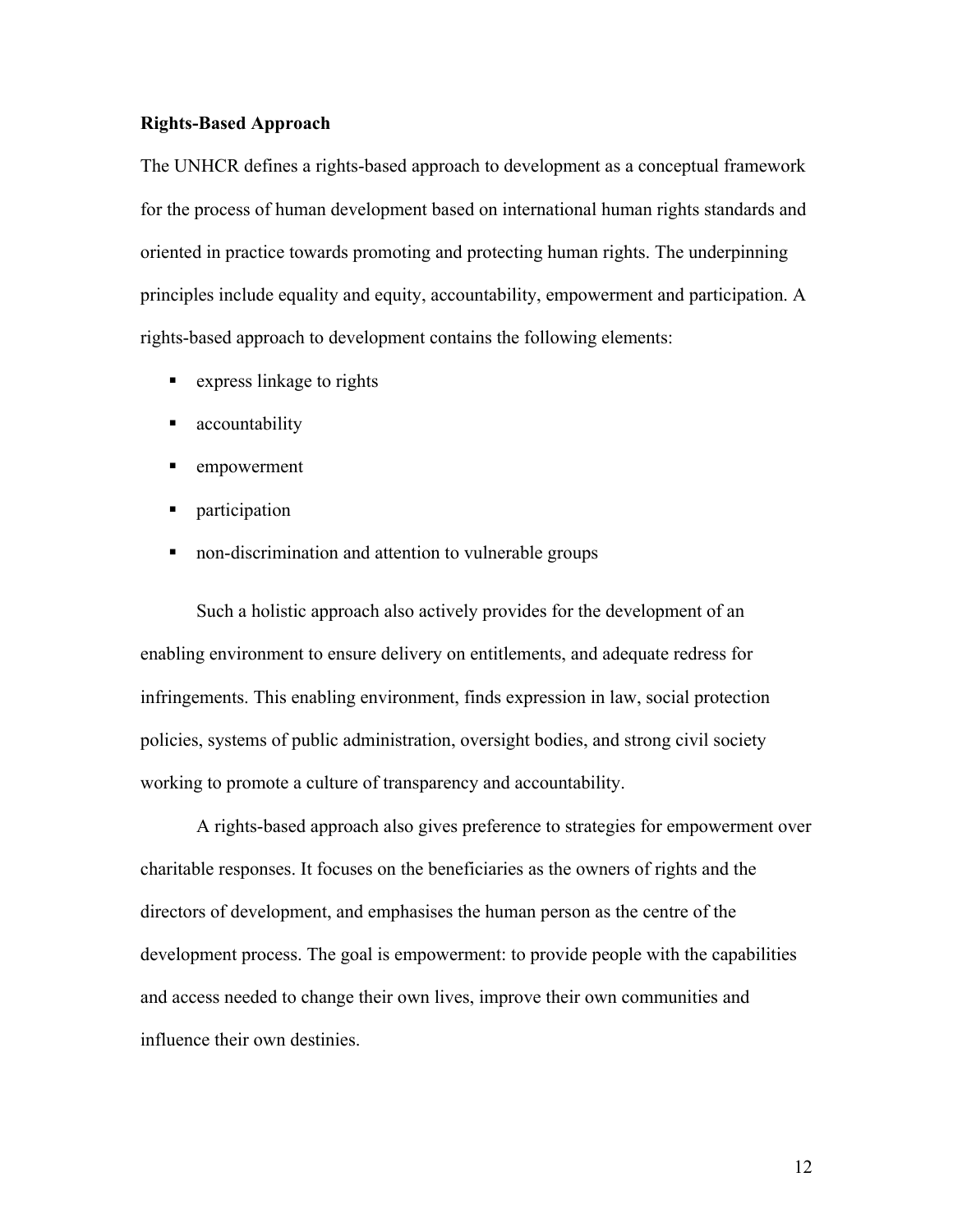The strengths of this approach hardly need to be stated. The challenge, though, lies in translating these laudable ideals into practical action at community level. Certainly PRA and SLA have much to offer in this regard, although the rights-based agenda goes well beyond participatory programmes/projects and livelihoods. The ABCD analysis adds some interesting insights with regard to the determinants of justice, in promoting citizens as producers or co-producers of justice, but argues that justice is not created solely by individuals or institutions of jurisprudence but by communities working in associational ways to actively contribute to its emergence. Yet, without rights-based values and principles, all practical approaches ring hollow. It is therefore only when these approaches are united that sustainable rights-based citizen-driven development can prosper.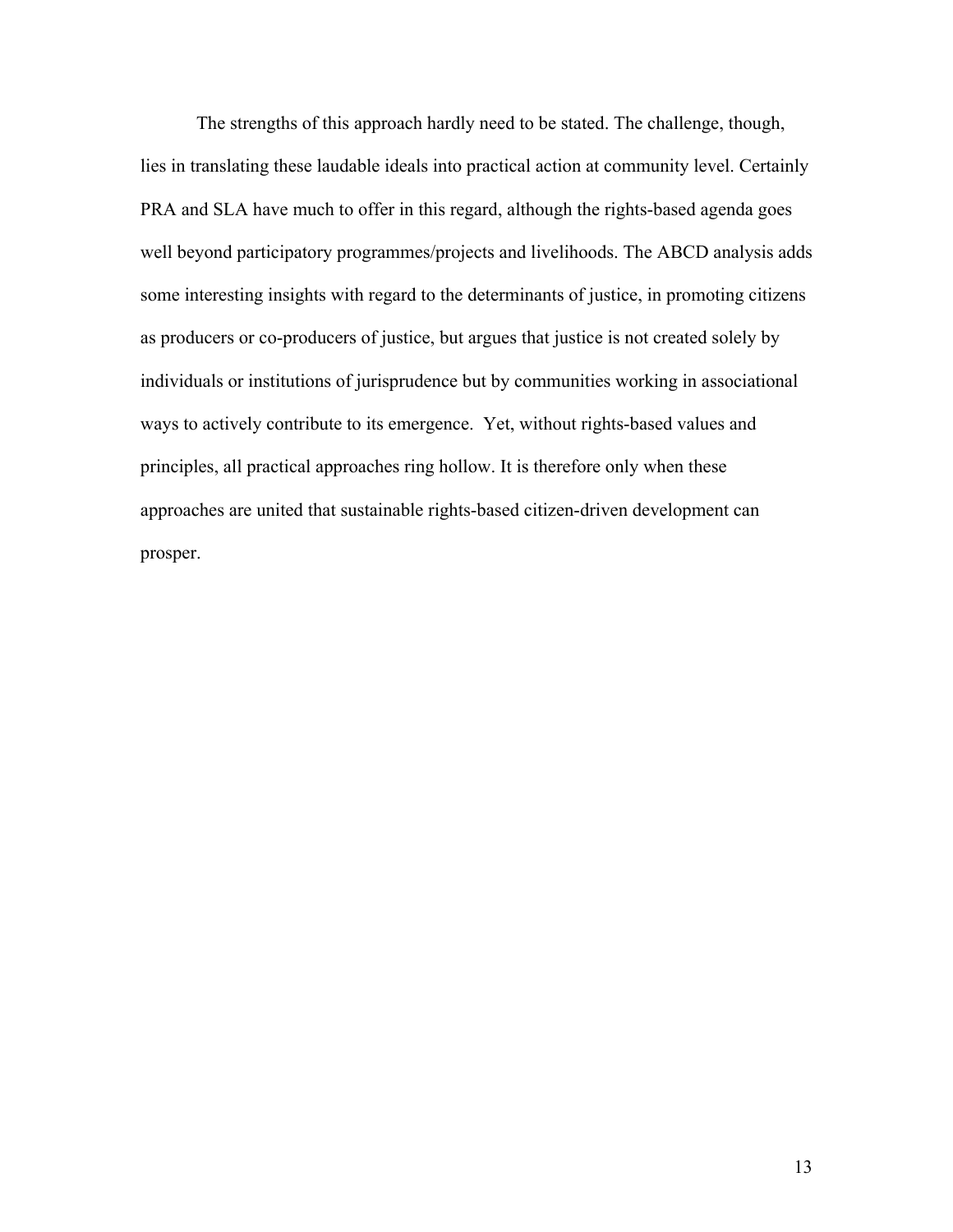# Table of approaches:

| Approach           | Needs-       | <b>PRA</b>        | <b>SLA</b>        | <b>Rights-Based</b> | <b>ABCD</b> |
|--------------------|--------------|-------------------|-------------------|---------------------|-------------|
|                    | <b>based</b> |                   |                   | Approach            |             |
| <b>Orientation</b> | External     | Internal/external | Internal/external | Internal/external   | Internal    |
| <b>Assessment</b>  | Needs,       | Needs and local   | Assets and        | Assessment of       | What has    |
|                    | problems     | wisdom            | strengths         | human rights        | worked,     |
|                    | and what is  |                   |                   | policy and          | community   |
|                    | missing      |                   |                   | practice            | strengths   |
|                    |              |                   |                   |                     | and assets  |
| Relationship       | Community    | Co-designers of   | Co-designers      | Institution aims    | $Co-$       |
| between            | as passive   | services and      |                   | to empower and      | producers/  |
| institution        | recipient of | programmes        |                   | protect rights      | citizens    |
| and                | aid and      |                   |                   |                     |             |
| community          | programmes   |                   |                   |                     |             |
| <b>Development</b> | Experts,     | Local             | Local             | Citizens as         | Citizen-    |
| of solutions       | externally-  | knowledge to      | knowledge and     | centre of           | driven      |
|                    | driven       | co-develop        | area-based        | development         | internal    |
|                    |              | programs and      | solutions         | process and         | solutions   |
|                    |              | projects          |                   | directors of        |             |
|                    |              |                   |                   | development         |             |
|                    |              |                   |                   |                     |             |
|                    |              |                   |                   |                     |             |
|                    |              |                   |                   |                     |             |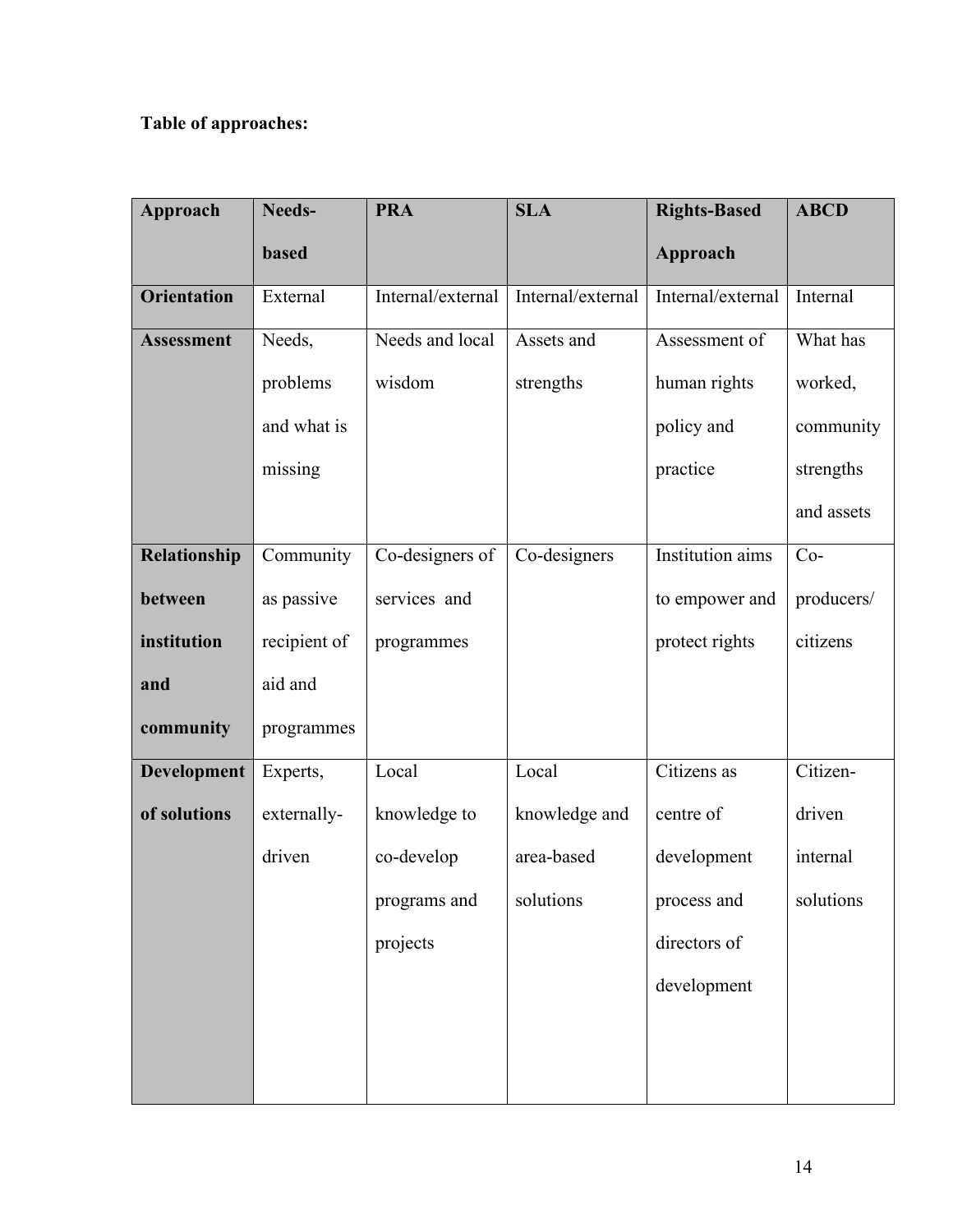| Capacity      | External,     | Professional/   | Economic        | Institutional and      | Citizen and  |
|---------------|---------------|-----------------|-----------------|------------------------|--------------|
| building      | professional/ | institutional   | development in  | citizen                | associations |
|               | institutional |                 | response to     |                        |              |
|               |               |                 | specific shock  |                        |              |
|               |               |                 | and on-going    |                        |              |
|               |               |                 | poverty         |                        |              |
| <b>Social</b> | Not a         | Linking Capital | Linking Capital | <b>Linking Capital</b> | Creation of  |
| capital       | deliberate    | between NGO     | between NGO     | between                | bonding,     |
|               | strategy      | and community   | and community   | institutions and       | bridging     |
|               |               |                 |                 | citizens               | and linking  |
|               |               |                 |                 |                        | capital      |
|               |               |                 |                 |                        |              |

*Table 1.1*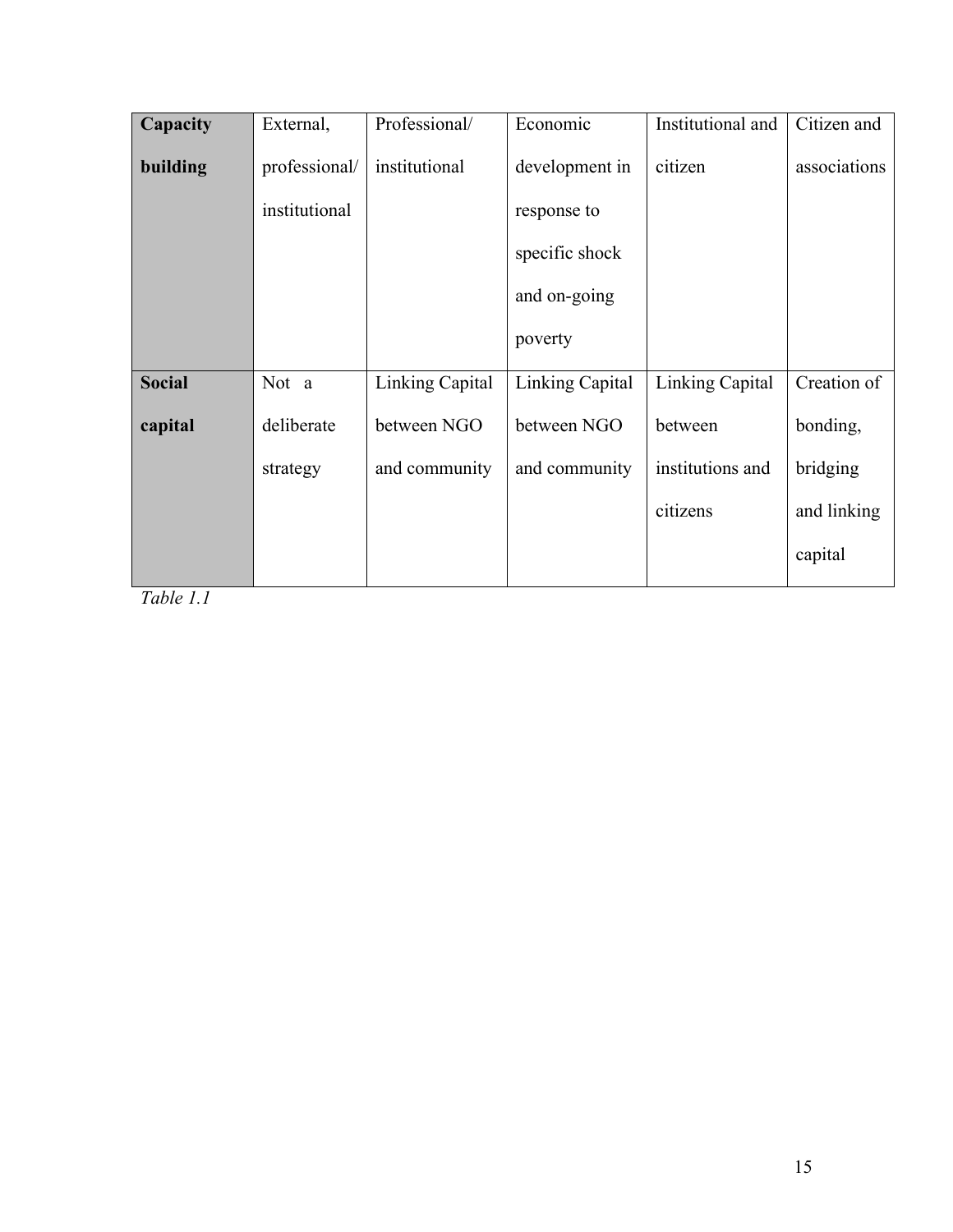# *Case study: ABCD in Kenya (Nurture Development Africa)*

*In the pastoral northwestern ASAL Kenya (Turkana South, Pokot Central, East Pokot, Samburu North and Samburu East) working with Nurture Development Africa, five organisations, namely VSF – Belgium, VSF – Germany, ACTED, Oxfam and Practical Action have established a Drought Management Initiative (DMI) consortium focused on developing the capacities of the local people in the 8 districts that they work in, for drought readiness, using an ABCD approach.* 

*Citizens in each of the participating Kraals face serious and recurring challenges, including:*

- *Difficulty accessing grazing fields during the dry seasons due to insecurity and fear for their animals because of raids; or the greater fear that conflict may break out while they are away from home (which often is for months at a time).*
- *Livestock affected by diseases, drought*
- *People with strengths but little opportunity to contribute and/or moblise those strengths towards a common good*
- *Remoteness to market/economic development opportunities*

*Yet even to this backdrop in villages across these districts from Alale-Sasak in North Pokot, and Nakwamoru in Turkana, through ABCD processes of asset mapping (see appendix I for sample asset map) and community organising, villagers are identifying, connecting and mobilising their resource base, and in the process redefining their relationship with participating NGOs. The emergence of new partnerships where the solutions to drought mitigation are co-produced by citizens and NGOs has caused a*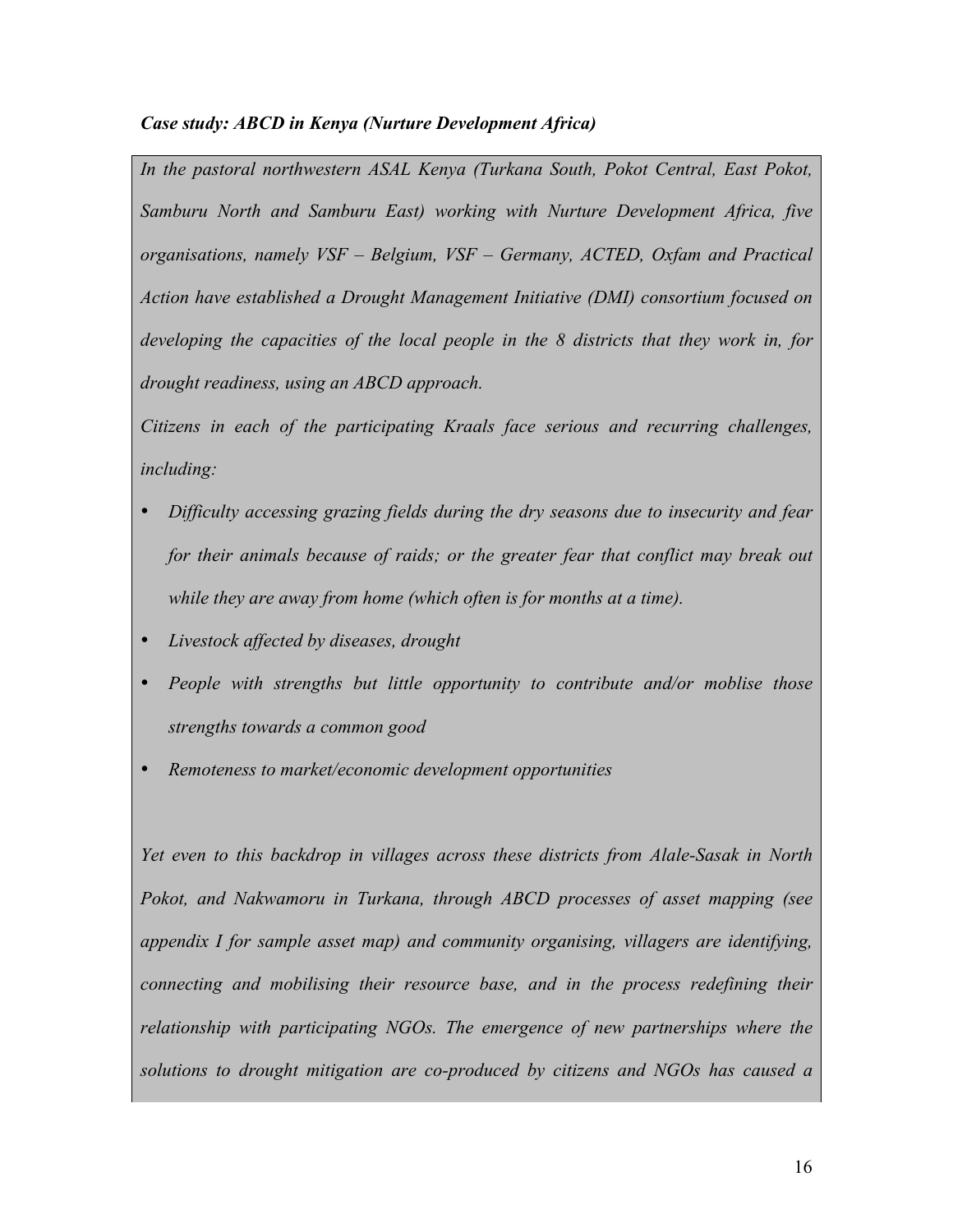*change not just in how both approach issues of drought, but change is also evident in respect of economic development, and areas of community development. Community efficacy has grown throughout the district, and often in stark contrast to previously high*  levels of dependency on external aid, examples of community driven development *abound.*

#### Conclusion: Asset-Based Community Development (ABCD) - what's new?

This paper has suggested that the ABCD approach complements PRA, SLA and the rights-based approaches to development. This assertion is in line with the findings of the Coady Institute for International Development (Mathie and Cunningham, 2003), which note ABCD's capacity to operationalise these other methodologies.

We go further in suggesting that, when aligned with PRA, SLA and a rights-based approach, the ABCD process creates a local citizen-led community development road map toward new futures<sup>4</sup> for Sub-Saharan African communities, starting where all development initiatives should - with local citizens and what they have. As John McKnight would say: 'How can you know what you need if you don't know what you have?' We contend, then, that by combining ABCD, RPA, SLA and rights-based approaches, we complete the four sides of a rectangle of development that will improve projects, strengthen economies and promote social equality in Sub-Saharan African countries, in ways that activate growth from the inside out.

 $\frac{1}{4}$ <sup>4</sup> Which ironically will likely reflect many of the features of how communities when driving their own development have always organised to survive and prosper. It is important not to romanticize indigenous responses to the challenges they faced in times past, least to suggest that they do not ever require outside support. This clearly is not always the case. Moreover it is important to acknowledge that foreign aid can when appropriately invested significantly enhance a community's capacity to survive and prosper; it can also do the reverse.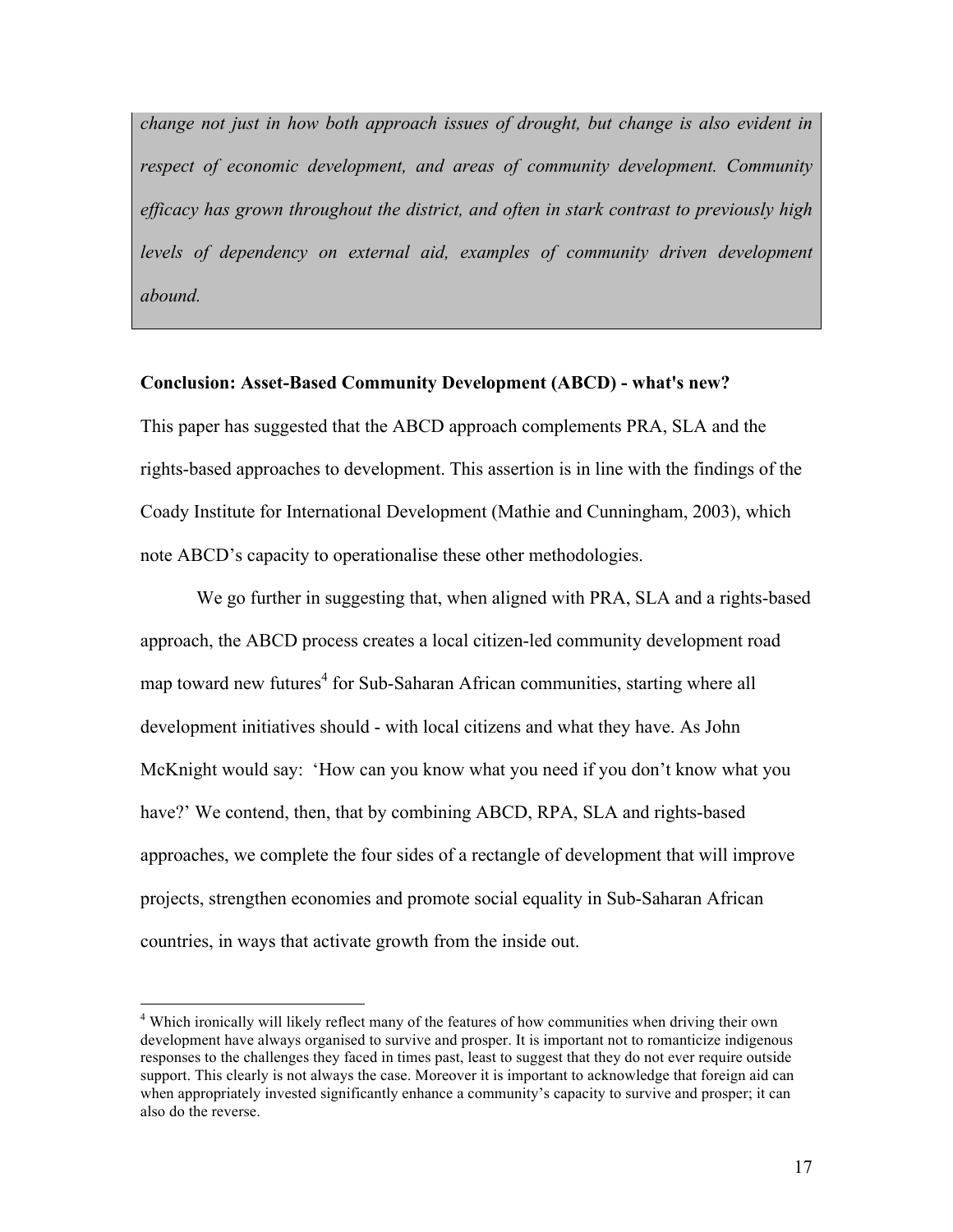If fully adopted this rectangular framework of development has the potential to oversee the relocation of authority over how development unfolds, back into the hands of local communities and their local governments and out of the hands of external donors and NGOs. Additionally, this framework if appropriately implemented has the capacity to ensure that external agencies avoid the inherent trap -underlying some forms of aid giving- of treating the people of many African countries as 'their poor clients' who receive foreign aid, instead of 'active citizens' co-producing an inclusive democratic vision of the future that they own in every way, with when necessary, the support of foreign aid. Therefore, the job of external agents is to support them on the journey from 'clients to citizens'. (Mathie and Cunningham, 2009)

By Cormac Russell: Managing Director of Nurture Development; Faculty member of the Asset Based Community Development Institute, Northwestern University, Chicago, Illinois; Co-Director of ABCD Global Consulting

Co-authored by Ted Smeaton: Managing Director of Inspiring Communities; Chairperson of the Asia Pacific ABCD Network; Faculty member of the Asset Based Community Development Institute, Northwestern University, Chicago, Illinois; Co-Director of ABCD Global Consulting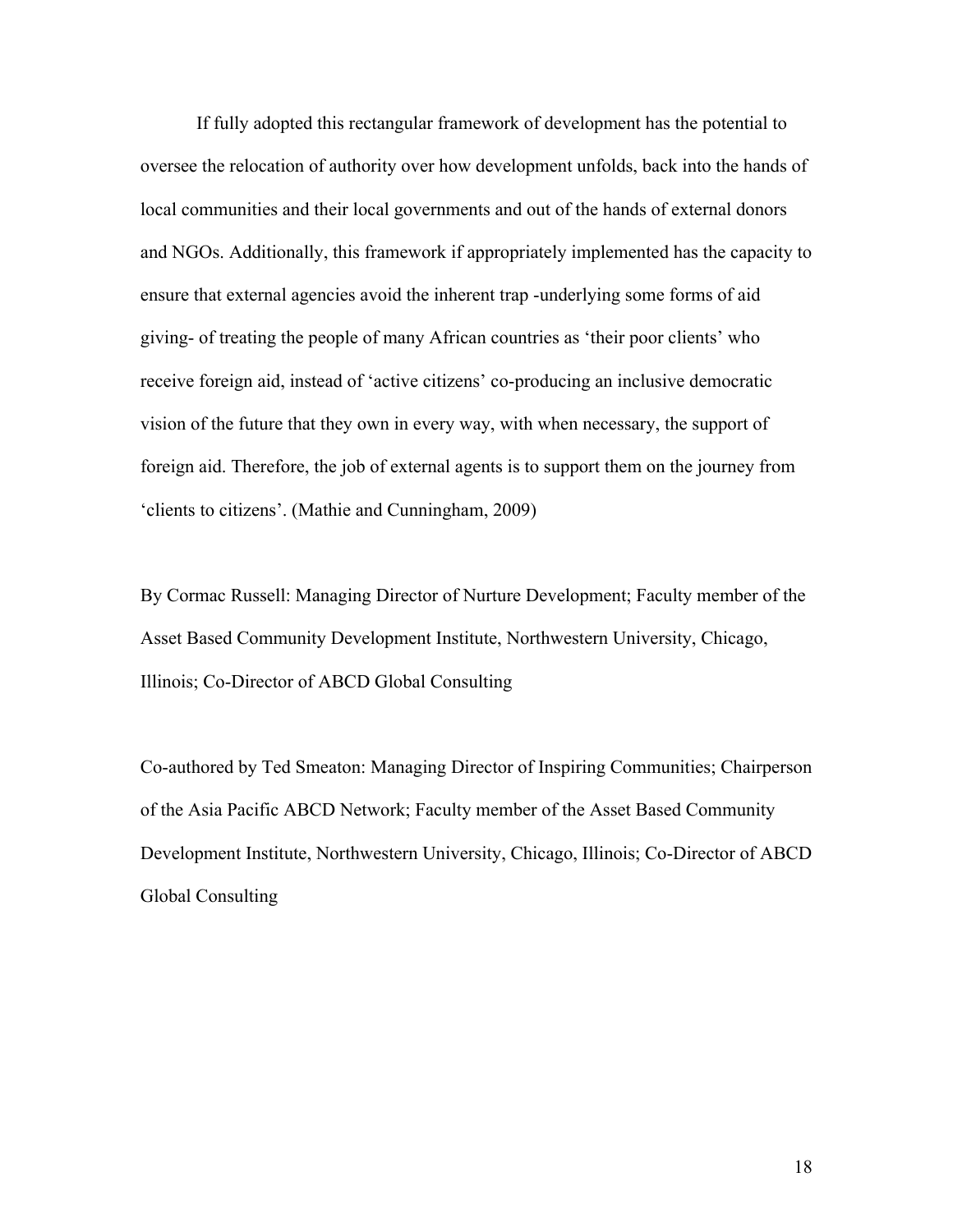#### Bibliography

Booy, D., and Sena, O., Arusha, S. (2000). Capacity Building using the Appreciative Inquiry Approach: The experience of world vision Tanzania. Global Social Innovations, Journal of the GEM Initiative Vol. 3.

Green, M, Moore, H and O'Brien, J (2006) *When People Care Enough to Act,* Toronto, Inclusion Press.

Kretzmann, J.P. and McKnight, J.L. (1993) *Building Communities From the Inside Out: A Path Toward Finding and Mobilizing A Community's Assets.* Chicago: ACTA Publications.

Mathie, A and Cunningham G (2002) *From Clients to Citizens: Asset-Based Community Development as a Strategy For Community-Driven Development*, *Occasional Paper*, St. Francis Xavier University, Antigonish.

Mathie, A and Cunningham C. (2003), *Who is Driving Development? Reflections on Transformative Potential of Asset Based Community Development*, Occasional Paper No.

5, St Francis Xavier University, Antigonish.

McKnight, J.L (1995) *The Careless Society: Community and its Counterfeits,* Basic Books, New York.

Putman R.D (2000) *Bowling Alone: The Collapse and Revival of American Community*, Simon & Schuster, New York.

Putnam, R. D and Feldstein, L. M (2003) *Better Together: Restoring the American Community,* Simon and Schuster, New York.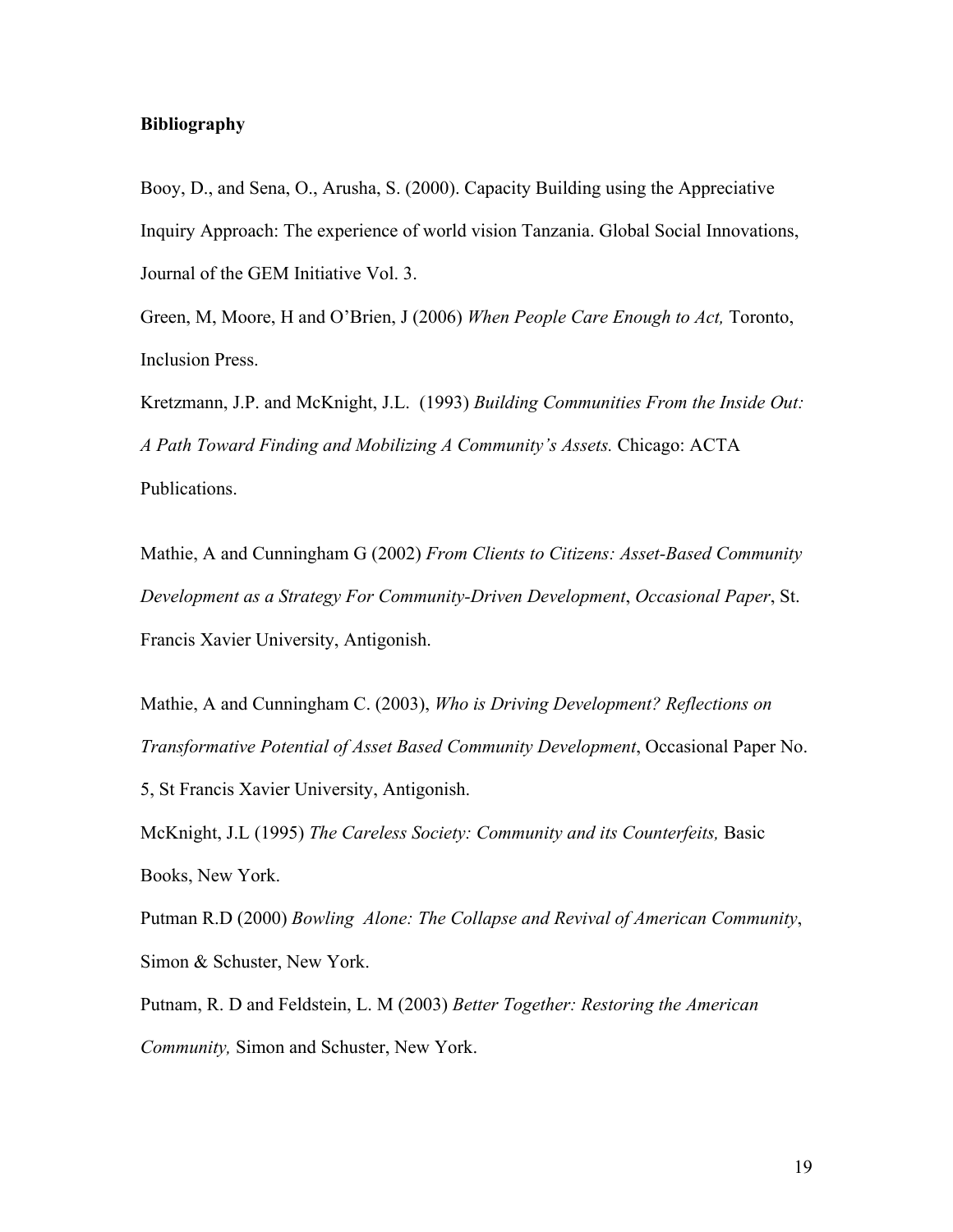Gesthuizen, M, van der Meer, T and Scheepers, P (2009) *Ethnic Diversity and Social Capital in Europe: Tests of Putnam's Thesis in European Countries Scandinavian Political Studies, Volume 32, Number 2*, June 2009, pp. 121-142. Blackwell Publishing

The World Bank *Community-Driven Development in Local Government Capacity Building Projects: Emerging Approaches in Africa* (Discussion Note, 2004) http://web.worldbank.org/WBSITE/EXTERNAL/TOPICS/EXTSOCIALDEVELOPME NT/EXTCDD.html

The World Bank (1996) *The World Bank Participation Sourcebook*, Washington D.C, The World Bank.

Organisation for Economic Cooperation and Development (2002) *Sustainable Strategies: a Resource Book*, New York, Organisation for Economic Cooperation and Development

Chambers, R.and Conway, G (1992). *Sustainable rural livelihoods: practical concepts for the 21st century*, Brighton, Institute of Development Studies

Ellerman, D (2005) *Helping People Help Themselves: From the World Bank to an Alternative Philosophy of Development Assistance*, University of Michigan Press, Michigan

Mathie, A and Cunningham, G. (2009) *From Clients to Citizens: Communities Changing the Course of their Own Development*, Practical Action Publishing, Warwickshire, UK.